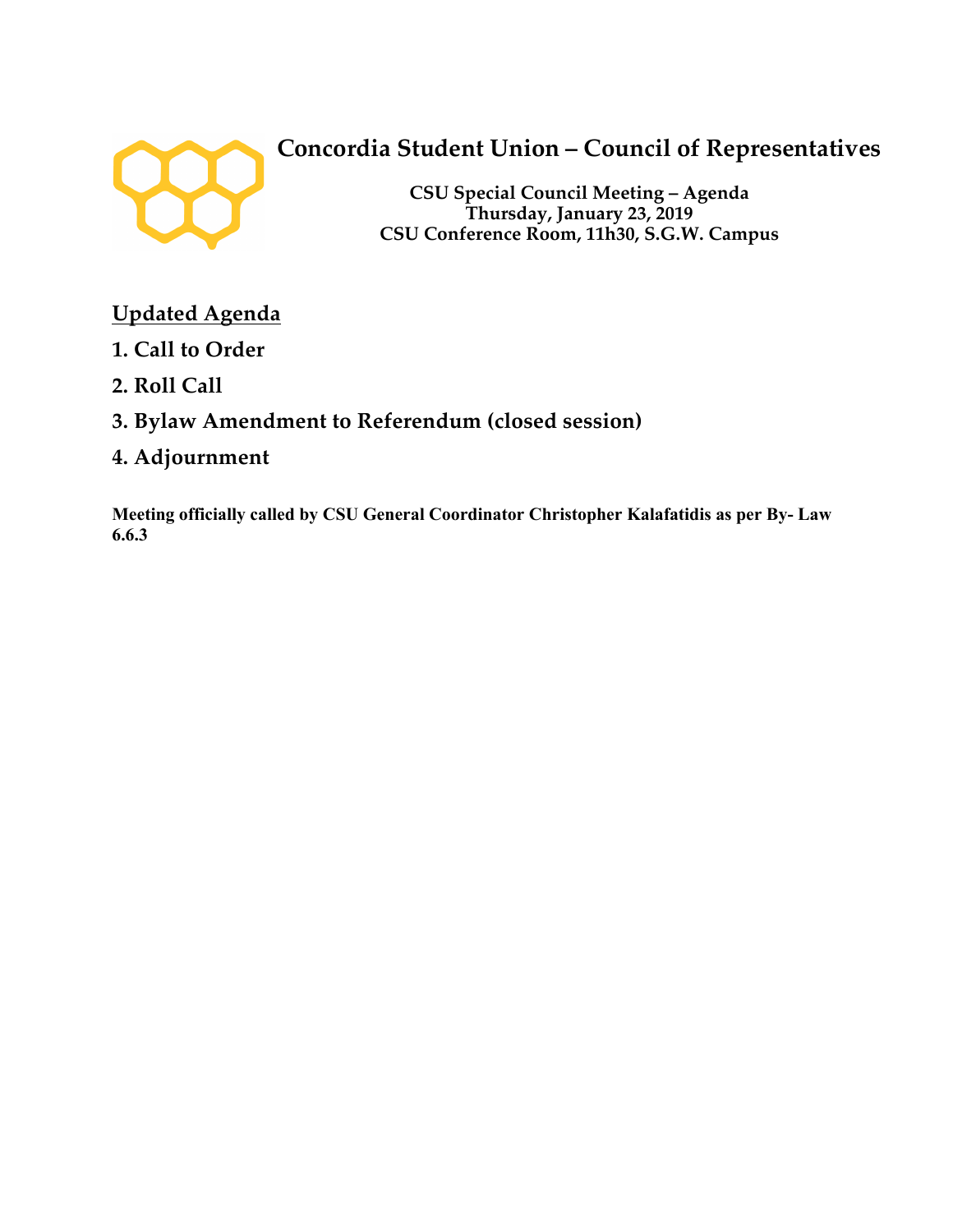### **1. CALL TO ORDER**

**Chris Kalafatidis** calls meeting to order at **11h31**.

**Chris Kalafatidis** moves to appoint Rory Blaisdell as Temporary Chair for Special Council Meeting. Seconded by **Mathew Levitsky-Kaminski**.

*Unanimously approved.*

**We would like to begin by acknowledging that Concordia University is located on unceded Indigenous lands. The Kanien'kehá:ka Nation is recognized as the custodians of the lands and waters on which we gather today. TiohEá:ke/Montreal is historically known as a gathering place for many First Nations. Today, it is home to a diverse population of Indigenous and other peoples. We respect the continued connections with the past, present, and future in our ongoing relationships with Indigenous and other peoples within the Montreal community.**

### **2. ROLL CALL**

Council Chairperson: Rory Blaisdell Council Minute Keeper: S Shivaane

**Executives present for the meeting were:** Chris Kalafatidis (General Coordinator), Patrick Quinn (Academic & Advocacy Coordinator), Marin Algattus (Internal Affairs Coordinator), Eduardo Malorni (Student Life Coordinator).

**Councilors present for the meeting were:** Menachem Israily (Independent), Hannah Jamet-Lange (Arts & Science), Salman Fahim Syed (Gina Cody School of Engineering & Computer Science), Leigh Kusaj (Arts & Science), Selena Mezher (Gina Cody School of Engineering & Computer Science), Tzvi Hersh Filler (Gina Cody School of Engineering & Computer Science), Sean Howard (Gina Cody School of Engineering & Computer Science), Peter Zhuang (Fine Arts), Mitchell Schecter (John Molson School of Business), Mathew Levitsky-Kaminski (John Molson School of Business), Victoria Pesce (John Molson School of Business), James Hanna (Gina Cody School of Engineering & Computer Science), Naomi Barney Purdie (Arts & Science).

**Executives absent for the meeting were:** Celeste-Melize Ferrus (Loyola Coordinator), Isaiah Joyner (External & Mobilization Coordinator), Désirée Blizzard (Finance Coordinator).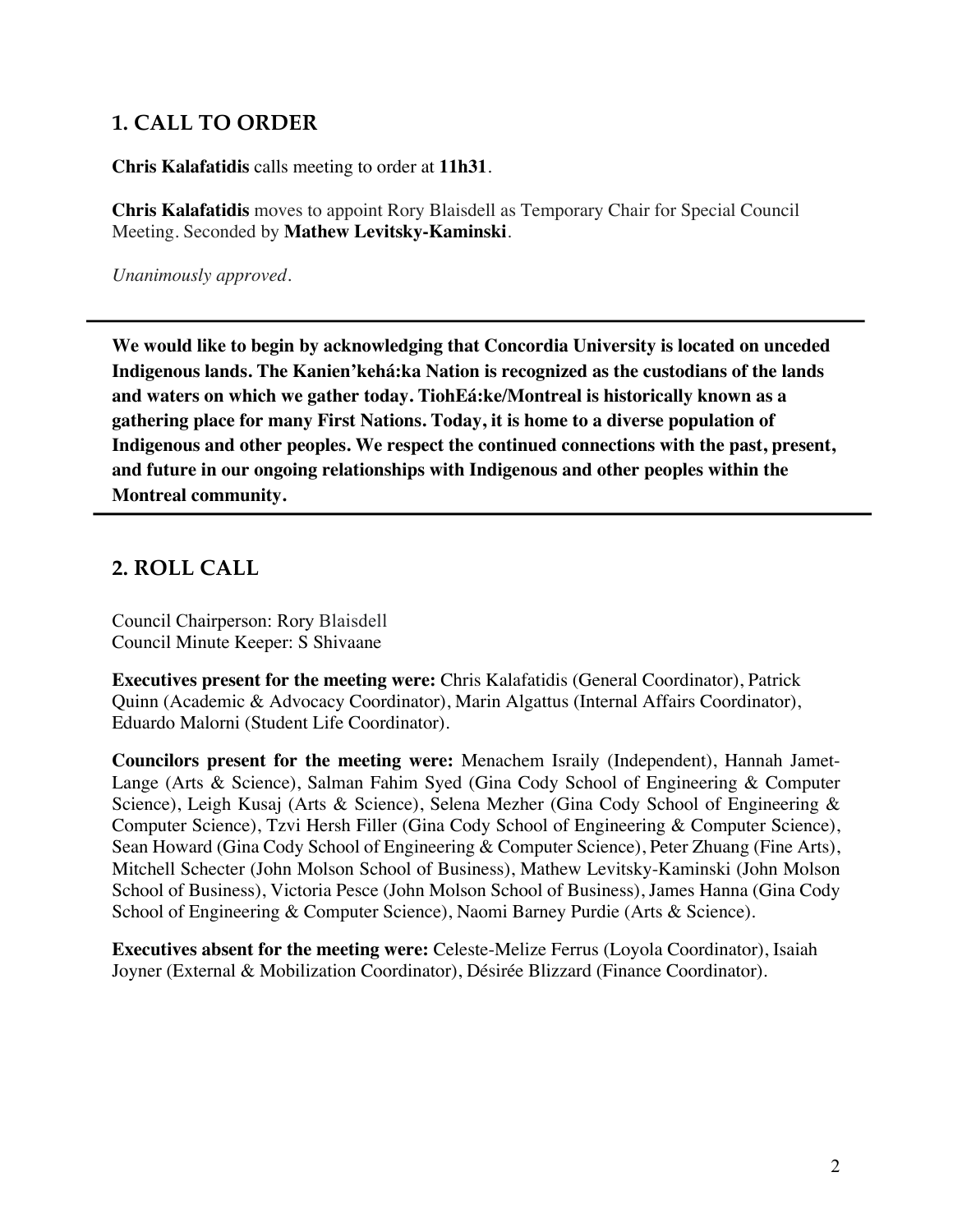### **3. BYLAW AMENDMENT TO REFERENDUM**

**Chris Kalafatidis** moves to go into Closed Session. Seconded by **Tzvi Hersh Filler**.

**Chris Kalafatidis** presents the following motion. Seconded.

*WHEREAS* the following question was brought to referendum in November:

*Do you support giving all faculties equal representation on the Council of Representatives by changing the structure to three Arts seats, three Science seats, three Gina Cody seats, three JMSB seats, three Fine Arts seats, and one Independent Student seat?*

*WHEREAS* the members of the CSU voted yes to the referendum question by 70.1% [(Yes 2927  $(70.1\%)$ ; No 1246 (29.9%)];

*WHEREAS* S 6.3(g) requires the Council of Representatives to enact policies and resolutions that bring the Student Union into alignment with the results of referenda;

**BE IT RESOLVED** that the Council of Representatives first exercise their authority in S 21.1 to amend (replace and repeal) the sections of the bylaws and letter's patent indicated in the attached document;

*BE IT FURTHER RESOLVED* that, as required by S 21.1, the members then vote on these amendments in referendum during the March 2020 Annual General Elections;

**BE IT FURTHER RESOLVED** that these amendments go into force and effect only after they have been approved by the members in referendum, therefore the new council composition will first be used during the March 2021 Annual General Elections.

**Victoria Pesce** moves to make an amendment. Seconded by **Amman**. *BE IT FURTHER RESOLVED* to have an amendment on the legal document from 3 to 6 seats.

Patrick Quinn moves to challenge the chair. Seconded.

#### **VOTE**

For: 6 Opposed: 3 *Passes.* 

#### **VOTE**

For: 1 Opposed: 7 *Amendment is out of order.*